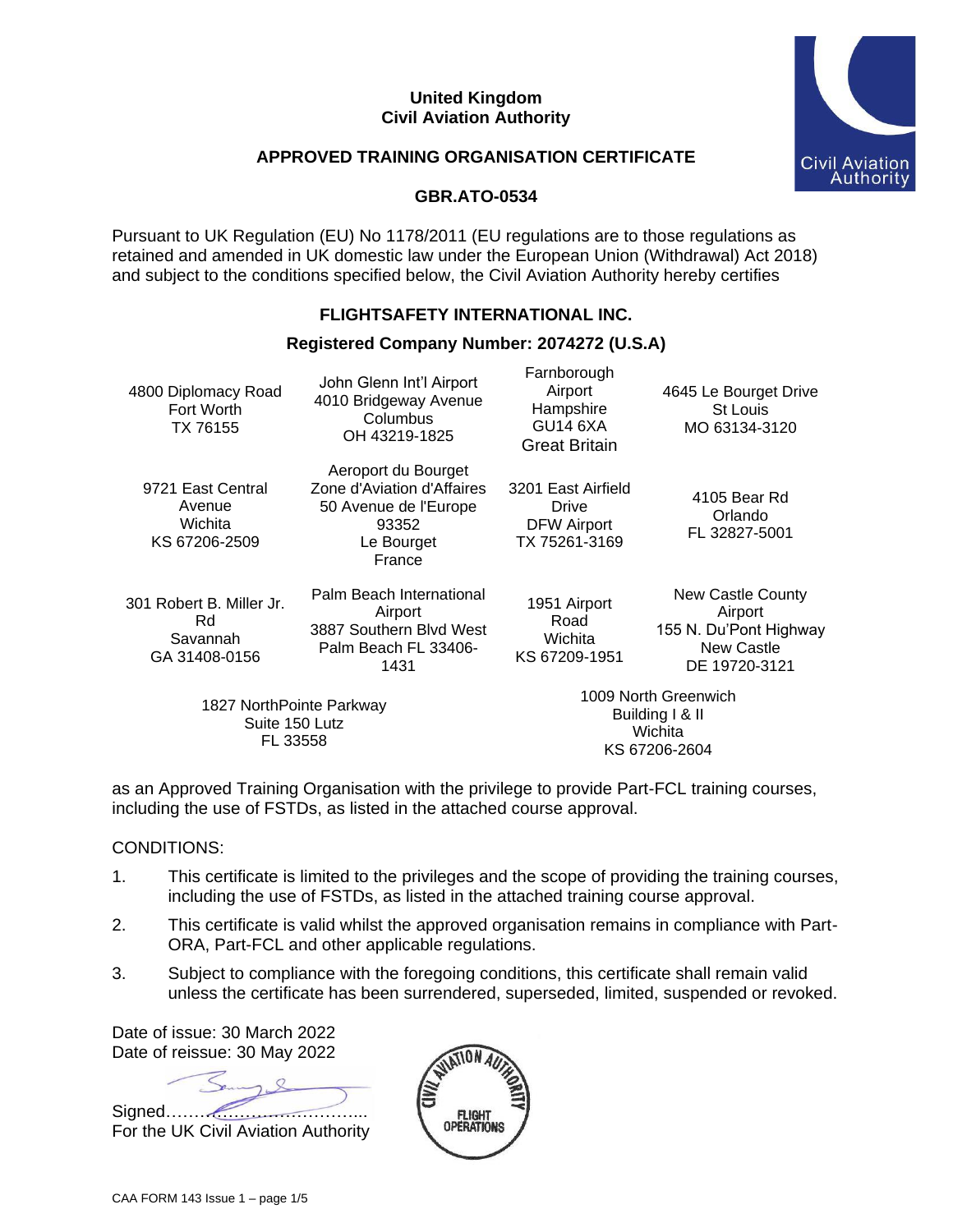# **Training Course Approval**

Attachment to ATO Certificate Number:

#### **GBR.ATO-0534**

# **FLIGHTSAFETY INTERNATIONAL INC.**

has obtained the privilege to provide and conduct the following training courses and to use the following FSTDs:

| <b>Training Course</b>                                          | Used FSTD(s)                                          |  |
|-----------------------------------------------------------------|-------------------------------------------------------|--|
| Beechcraft BE90/99/100/200 Type Rating Simulator Only           | FS-789, FS-779, FS-771                                |  |
| Beechcraft BE300/1900 Type Rating Simulator Only                | FS-783, FS-800                                        |  |
| Beechcraft Raytheon RA390 Type Rating Simulator Only            | FS-712                                                |  |
| Canadair (Bombardier) BD-700 Type Rating Simulator Only         | <b>FS-785</b>                                         |  |
| Canadair (Bombardier) CL30 Type Rating Simulator Only           | FS-784, FS-795                                        |  |
| Cessna C500/550/560 Type Rating Simulator Only                  | <b>FS-768</b>                                         |  |
| Cessna C560XL/XLS Type Rating Simulator Only                    | FS-791, FS-786                                        |  |
| Cessna C680 Type Rating Simulator Only                          | FS-792                                                |  |
| Cessna C750 Type Rating Simulator Only                          | <b>FS-796</b>                                         |  |
| Cessna C525 Type Rating Simulator Only                          | FS-774, FS-775, FS-729, FS-728                        |  |
| Cessna C510 Type Rating Simulator Only                          | FS-769, FS-807                                        |  |
| Dassault Falcon 7X Type Rating Simulator Only                   | FS-855 (FR-146B)*, FS-853 (FR-<br>$1103$ <sup>*</sup> |  |
| Dassault Falcon 50/900 Type Rating Simulator Only               | FS-852                                                |  |
| Dassault Falcon 900EX EASy Type Rating Simulator Only           | FS-857 (FR-193B)*                                     |  |
| Dassault Falcon 2000/2000EX Type Rating Simulator Only          | FS-850                                                |  |
| Dassault Falcon 2000EX EASy Type Rating Simulator Only          | FS-854 (FR-191B)*, FS-856 (FR-<br>$1101$ <sup>*</sup> |  |
| Embraer EMB 550 Type Rating Simulator Only                      | <b>FS-717</b>                                         |  |
| Embraer EMB 135/145 Type Rating Simulator Only                  | FS-858 (FR-113)*                                      |  |
| Gulfstream Aerospace Corporation GIV Type Rating Simulator Only | FS-794                                                |  |
| Gulfstream Aerospace Corporation G-V Type Rating Simulator Only | FS-716                                                |  |
| Gulfstream Aerospace Corporation GVI Type Rating Simulator Only | FS-713, FS-714                                        |  |

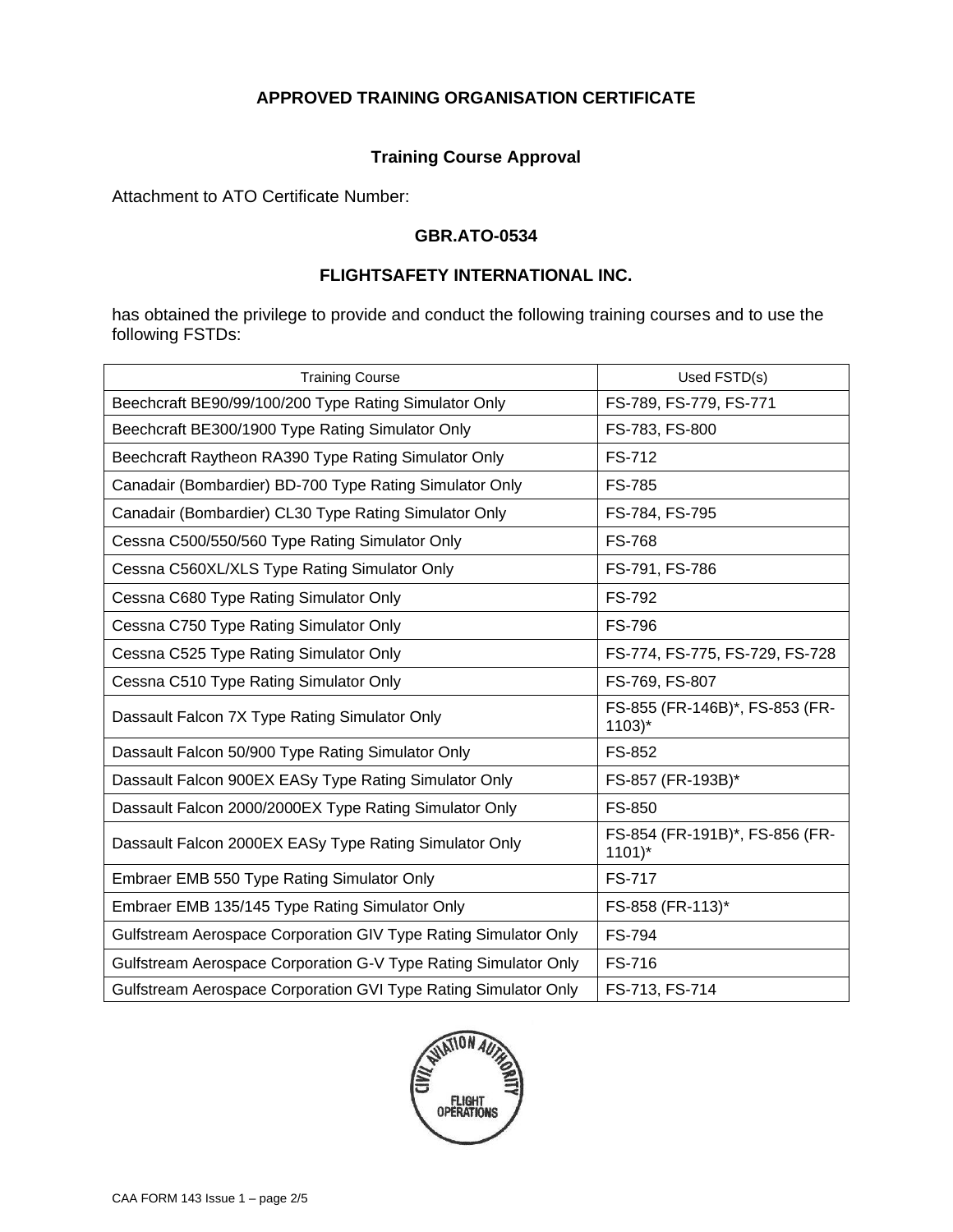# **Training Course Approval**

Attachment to ATO Certificate Number:

#### **GBR.ATO-0534**

#### **FLIGHTSAFETY INTERNATIONAL INC.**

has obtained the privilege to provide and conduct the following training courses and to use the following FSTDs:

| <b>Training Course</b>                                                              | Used FSTD(s)                                                                         |
|-------------------------------------------------------------------------------------|--------------------------------------------------------------------------------------|
| Gulfstream Aerospace Corporation GVII Type Rating Simulator Only                    | FS-760, FS-776, FS-976 FTD<br>Level 1, FS-977 FTD Level 1,<br>FS-835, FS-978 Level 1 |
| Gulfstream Aerospace LP (GALP) G280 Type Rating Simulator Only                      | <b>FS-790</b>                                                                        |
| Hawker Beechcraft Corporation HS125 Type Rating Simulator Only                      | <b>FS-770</b>                                                                        |
| Honda Aircraft Company HA-420 Type Rating Simulator Only                            | FS-822                                                                               |
| Piaggio Piaggio 180 Type Rating Simulator Only                                      | FS-815                                                                               |
| Pilatus PC-24 Type Rating Simulator Only                                            | FS-851                                                                               |
| Sikorsky SK92 Type Rating Simulator Only                                            | FS-793                                                                               |
| Type Rating Instructor Beechcraft BE90/99/100/200 Restricted<br>privileges          | FS-789, FS-779, FS-771                                                               |
| Type Rating Instructor Beechcraft BE300/1900 Restricted privileges                  | FS-783, FS-800                                                                       |
| Type Rating Instructor Beechcraft Raytheon RA390 Restricted<br>privileges           | FS-712                                                                               |
| Type Rating Instructor Canadair (Bombardier) CL 30 Restricted<br>privileges         | <b>FS-784</b><br><b>FS-795</b>                                                       |
| Type Rating Instructor Canadair (Bombardier)<br><b>BD-700 Restricted privileges</b> | <b>FS-785</b>                                                                        |
| Type Rating Instructor Cessna C500/550/560 Restricted privileges                    | <b>FS-768</b>                                                                        |
| Type Rating Instructor Cessna C560XL/XLS Restricted privileges                      | <b>FS-791</b><br><b>FS-786</b>                                                       |
| Type Rating Instructor Cessna C680 Restricted privileges                            | FS-792                                                                               |
| Type Rating Instructor Cessna C750 Restricted privileges                            | <b>FS-796</b>                                                                        |
| Type Rating Instructor Cessna C525 Restricted privileges                            | FS-774, FS-775, FS-729, FS-<br>728                                                   |
| Type Rating Instructor Cessna C510 Restricted privileges                            | <b>FS-769</b><br><b>FS-807</b>                                                       |

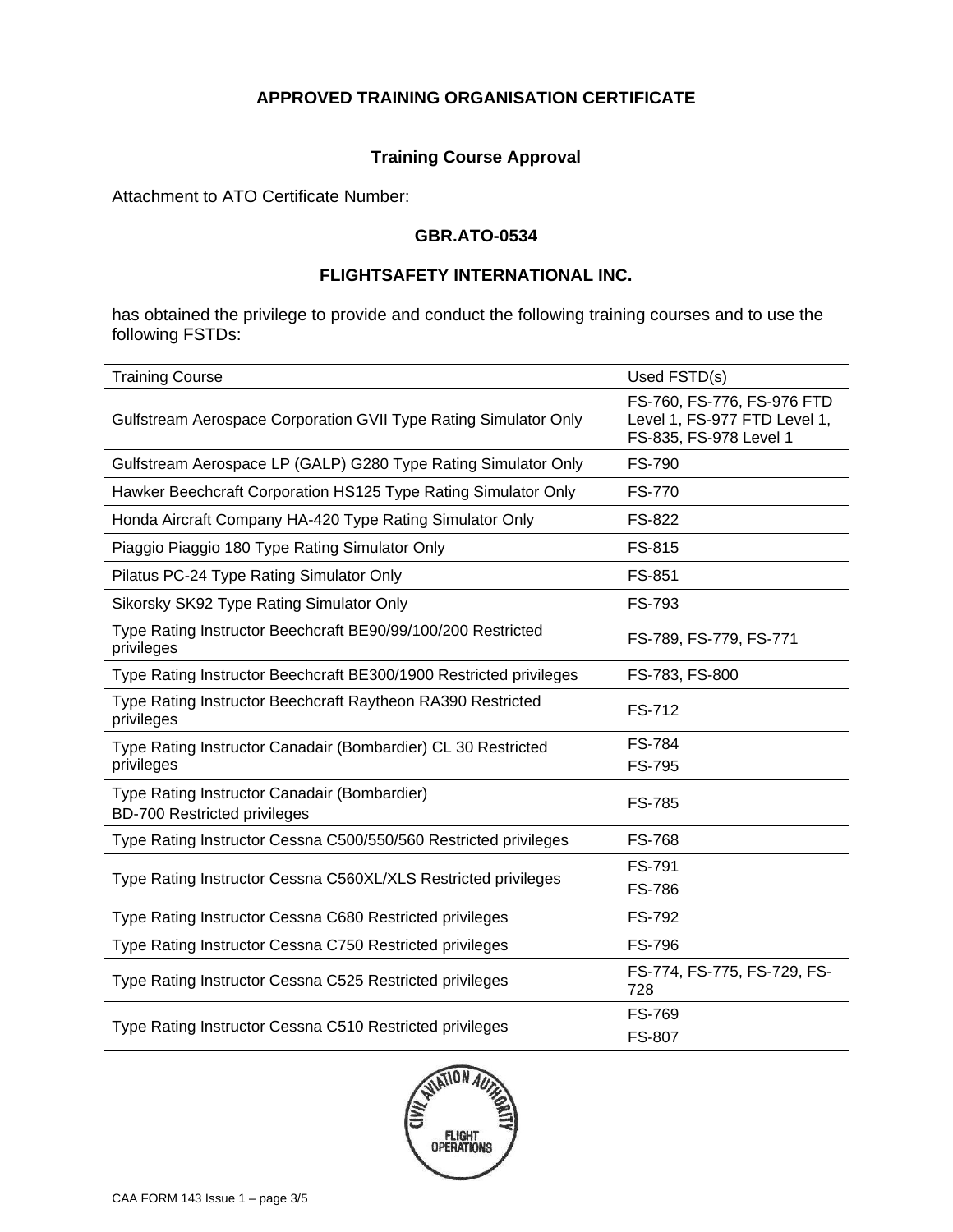# **Training Course Approval**

Attachment to ATO Certificate Number:

#### **GBR.ATO-0534**

#### **FLIGHTSAFETY INTERNATIONAL INC.**

has obtained the privilege to provide and conduct the following training courses and to use the following FSTDs:

| <b>Training Course</b>                                                                       | Used FSTD(s)                                                                         |
|----------------------------------------------------------------------------------------------|--------------------------------------------------------------------------------------|
| Type Rating Instructor Dassault Falcon 7X Restricted privileges                              | FS-855 (FR-146B)*, FS-853<br>(FR-1103)*                                              |
| Type Rating Instructor Dassault Falcon 50/900 Restricted privileges                          | FS-852                                                                               |
| Type Rating Instructor Dassault Falcon 900EX EASy Restricted<br>privileges                   | FS-857 (FR-193B)*                                                                    |
| Type Rating Instructor Dassault Falcon 2000/2000EX Restricted<br>privileges                  | FS-850                                                                               |
| Type Rating Instructor Dassault Falcon 2000EX EASy Restricted<br>privileges                  | FS-854 (FR-191B)*, FS-856<br>(FR-1101)*                                              |
| Type Rating Instructor Embraer EMB 550 Restricted privileges                                 | <b>FS-717</b>                                                                        |
| Type Rating Instructor Embraer EMB 135/145 Restricted privileges                             | FS-858 (FR-113)*                                                                     |
| Type Rating Instructor Gulfstream Aerospace Corporation GIV<br>Restricted privileges         | <b>FS-794</b>                                                                        |
| Type Rating Instructor Gulfstream Aerospace Corporation G-V<br>Restricted privileges         | FS-716                                                                               |
| Type Rating Instructor Gulfstream Aerospace Corporation GVI<br><b>Restricted privileges</b>  | FS-713<br>FS-714                                                                     |
| Type Rating Instructor Gulfstream Aerospace Corporation GVII<br><b>Restricted privileges</b> | FS-760, FS-776, FS-976 FTD<br>Level 1, FS-977 FTD Level 1,<br>FS-835, FS-978 Level 1 |
| Type Rating Instructor Gulfstream Aerospace LP (GALP) G280<br>Restricted privileges          | <b>FS-790</b>                                                                        |
| Type Rating Instructor Hawker Beechcraft Corporation<br><b>HS125 Restricted privileges</b>   | <b>FS-770</b>                                                                        |
| Type Rating Instructor Honda Aircraft Company HA-420 Restricted<br>privileges                | FS-822                                                                               |
| Type Rating Instructor Piaggio Piaggio 180 Restricted privileges                             | FS-815                                                                               |
| Type Rating Instructor Pilatus PC-24 Restricted privileges                                   | <b>FS-851</b>                                                                        |

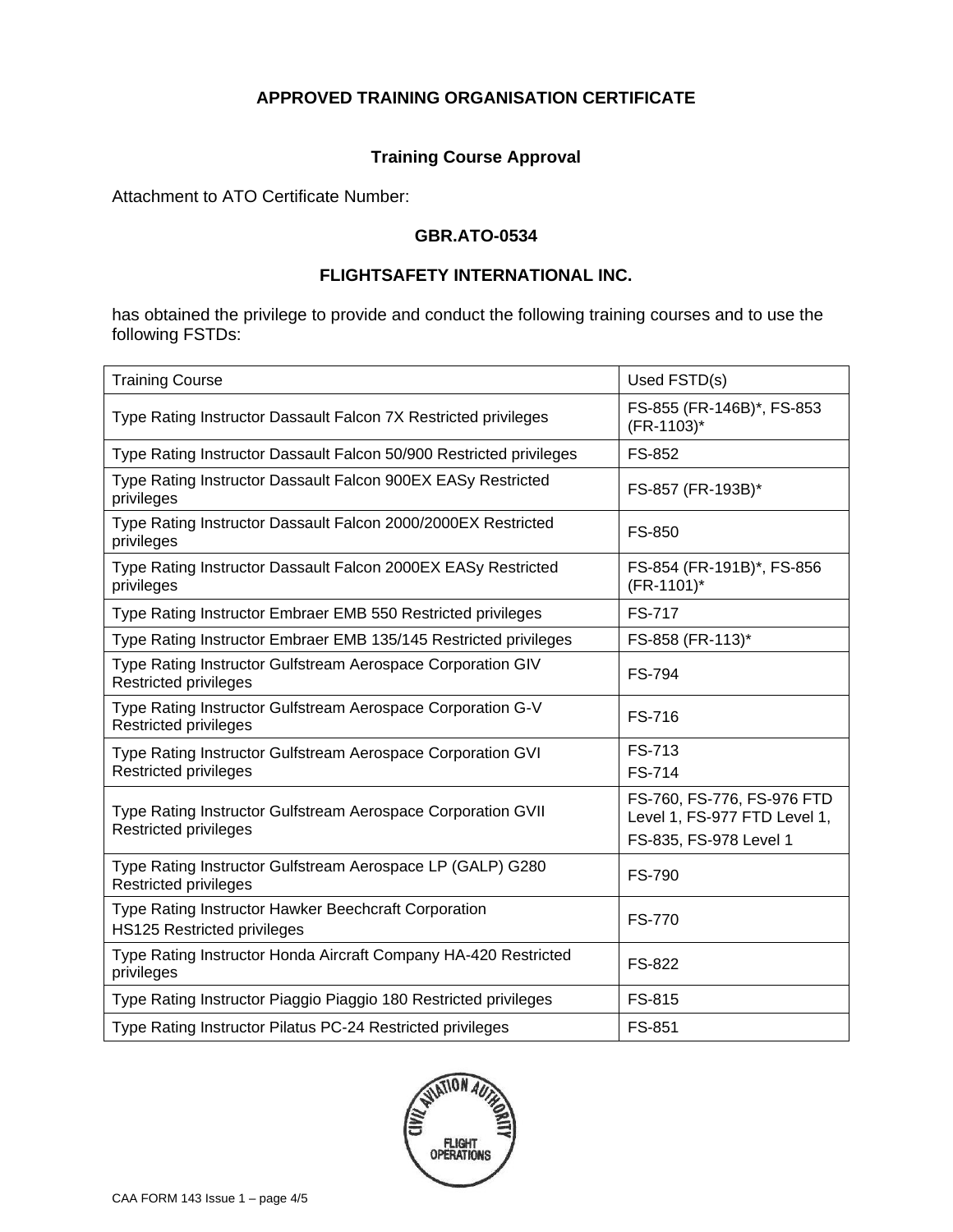#### **Training Course Approval**

Attachment to ATO Certificate Number:

#### **GBR.ATO-0534**

#### **FLIGHTSAFETY INTERNATIONAL INC.**

has obtained the privilege to provide and conduct the following training courses and to use the following FSTDs:

| <b>Training Course</b>                                                                        | Used FSTD(s)                                                                                                                      |  |
|-----------------------------------------------------------------------------------------------|-----------------------------------------------------------------------------------------------------------------------------------|--|
| Type Rating Instructor Sikorsky SK92 Restricted privileges                                    | FS-793                                                                                                                            |  |
| <b>MCCI Course</b>                                                                            | FS-771, FS-769, FS-822, FS-783, FS-<br>712, FS-779, FS-807, FS-775, FS-<br>774, FS-851, FS-729,<br>FS-728, FS-815, FS-789, FS-800 |  |
| <b>SFI Tutor Course</b>                                                                       | Nil                                                                                                                               |  |
| * Indicates FSTD awaiting UK CAA certification. Use EASA certification until UK CAA approved. |                                                                                                                                   |  |
| No Further Entries                                                                            |                                                                                                                                   |  |

This training course approval is valid as long as:

- (a) the ATO certificate has not been surrendered, superseded, limited, suspended or revoked, and
- (b) all operations are conducted in compliance with Part-ORA, Part-FCL, other regulations, and, when relevant, with the procedures in the organisation's documentation as required by Part-ORA.

Date of issue: 30 March 2022 Date of reissue: 30 May 2022

Signed………………………………. For the UK Civil Aviation Authority

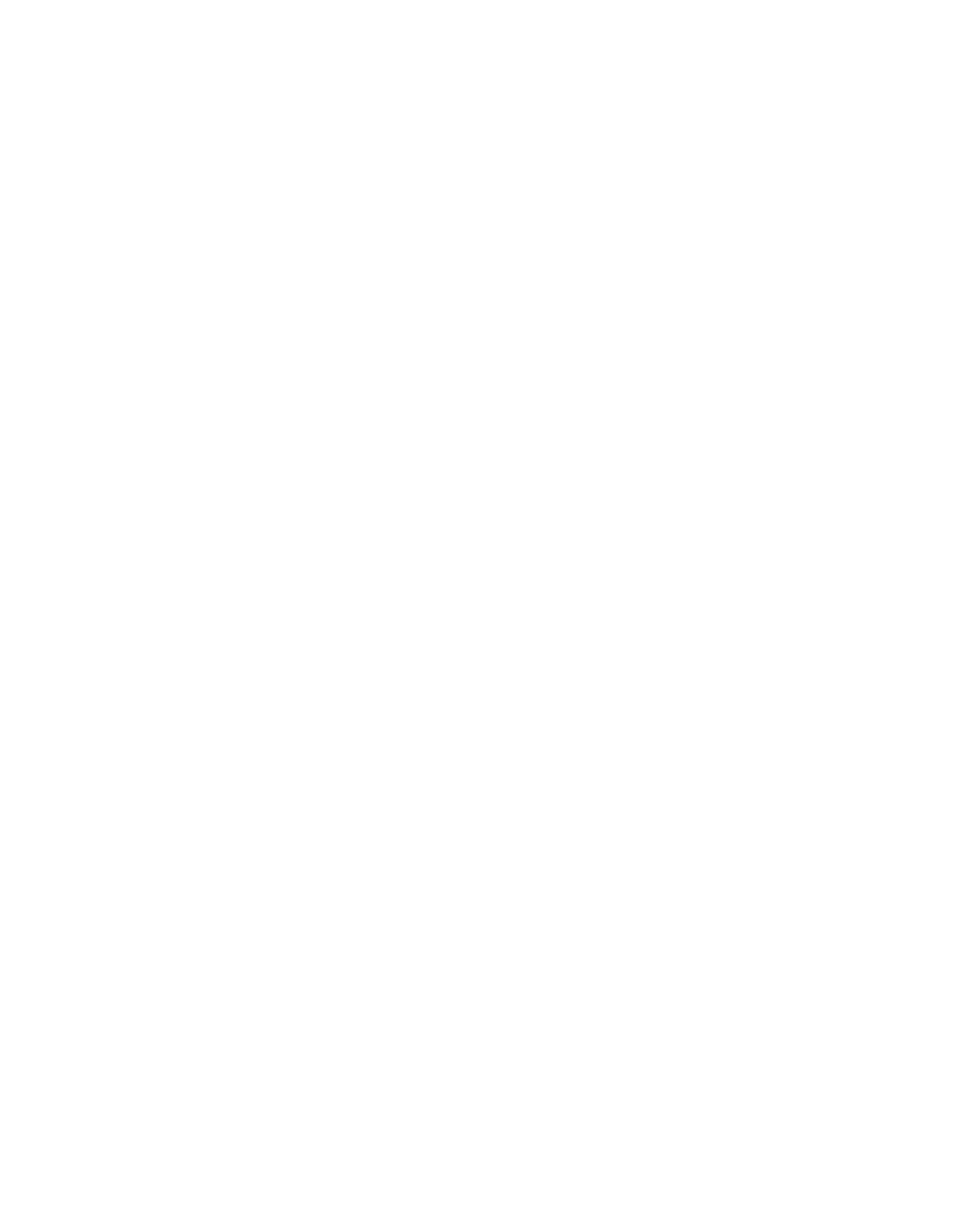#### **United Kingdom Civil Aviation Authority**

# **APPROVED TRAINING ORGANISATION CERTIFICATE**



# **GBR.ATO-0534 Appendix 1**

Pursuant to UK Regulation (EU) No 1178/2011 (EU regulations are to those regulations as retained and amended in UK domestic law under the European Union (Withdrawal) Act 2018) and subject to the conditions specified below, the Civil Aviation Authority hereby certifies

# **FLIGHTSAFETY INTERNATIONAL INC.**

# **Registered Company Number: 2074272 (U.S.A)**

| 4800 Diplomacy Road<br>Fort Worth<br>TX 76155                | John Glenn Int'l Airport<br>4010 Bridgeway Avenue<br>Columbus<br>OH 43219-1825                              | Farnborough<br>Airport<br>Hampshire<br><b>GU14 6XA</b><br><b>Great Britain</b> | 4645 Le Bourget Drive<br>St Louis<br>MO 63134-3120                                                  |
|--------------------------------------------------------------|-------------------------------------------------------------------------------------------------------------|--------------------------------------------------------------------------------|-----------------------------------------------------------------------------------------------------|
| 9721 East Central<br>Avenue<br>Wichita<br>KS 67206-2509      | Aeroport du Bourget<br>Zone d'Aviation d'Affaires<br>50 Avenue de l'Europe<br>93352<br>Le Bourget<br>France | 3201 East Airfield<br>Drive<br>DFW Airport<br>TX 75261-3169                    | 4105 Bear Rd<br>Orlando<br>FL 32827-5001                                                            |
| 301 Robert B. Miller Jr.<br>Rd.<br>Savannah<br>GA 31408-0156 | Palm Beach International<br>Airport<br>3887 Southern Blvd West<br>Palm Beach FL 33406-<br>1431              | 1951 Airport<br>Road<br>Wichita<br>KS 67209-1951                               | <b>New Castle County</b><br>Airport<br>155 N. Du'Pont Highway<br><b>New Castle</b><br>DE 19720-3121 |
| 1827 NorthPointe Parkway<br>Suite 150 Lutz                   |                                                                                                             |                                                                                | 1009 North Greenwich<br>Building I & II<br><b>Wichita</b>                                           |

FL 33558

Wichita KS 67206-2604

as an Approved Training Organisation with the privilege to provide Examiner training, including the use of FSTDs, as listed in the attached course approval.

# CONDITIONS:

- 1. This certificate is limited to the privileges and the scope of providing the training courses, including the use of FSTDs, as listed in the attached training course approval.
- 2. This certificate is valid whilst the approved organisation remains in compliance with Part-ORA, Part-FCL, other applicable regulations and holds the valid ATO approval referenced above.
- 3. Training may only be delivered by tutors holding the Authorisation for which training is being delivered.
- 4. Subject to compliance with the foregoing conditions, this certificate shall remain valid unless the certificate has been surrendered, superseded, limited, suspended or revoked.

Date of issue: 30 March 2022 Date of re-issue: 30 May 2022

Signed………………………….…..

For the UK Civil Aviation Authority